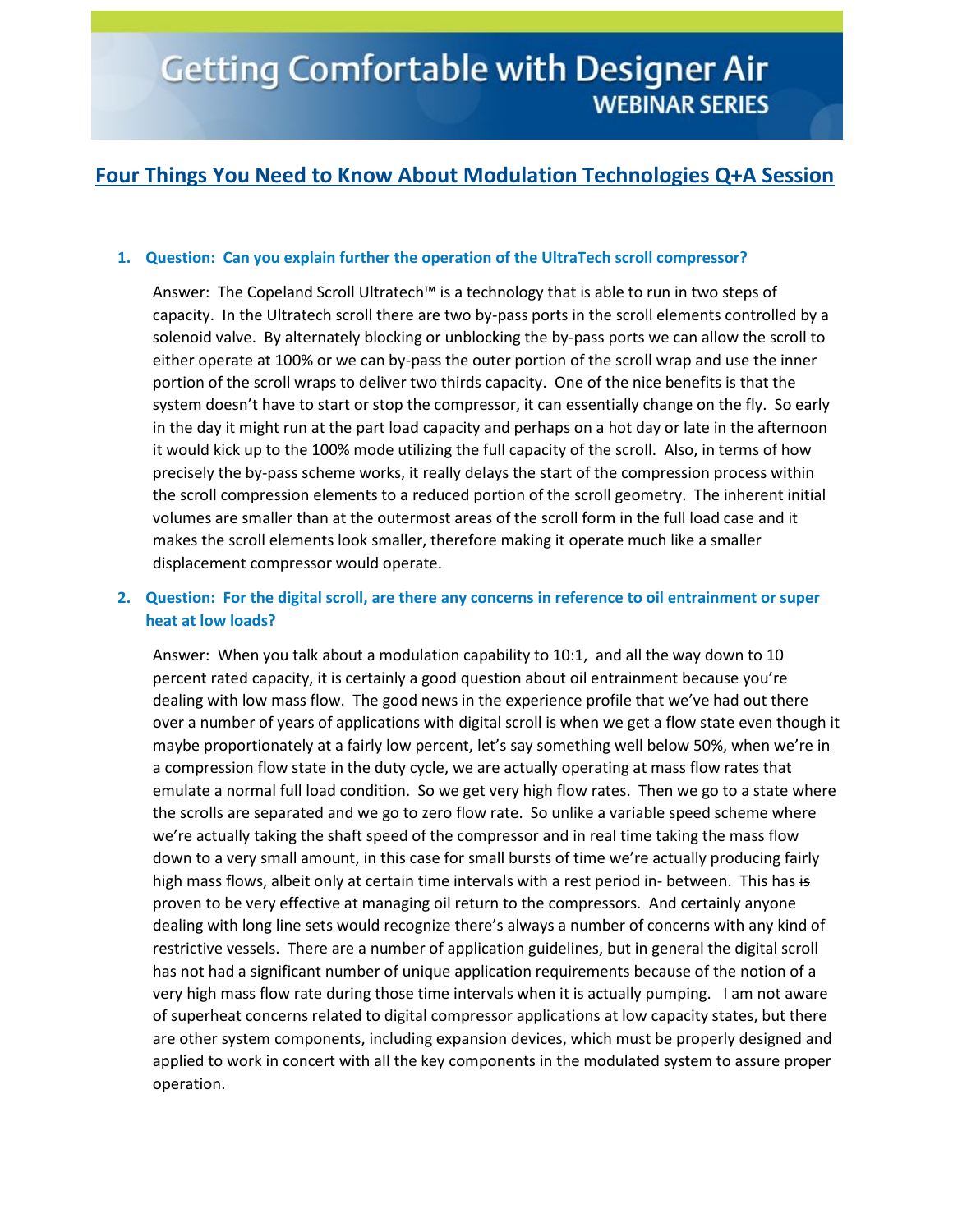# **Getting Comfortable with Designer Air WEBINAR SERIES**

# **3. Question: How does one select a variable speed compressor application to take advantage of the over speed capability?**

Answer: Variable speed lets us look at the variety of loads we know an application will see over its use profile. It then selectively sizes the compressor and system to match the load sample and for a short time meet a particularly demanding load sample. Examples can be in either cooling or heating scenarios.

#### **4. Question: With VSD technology, are there any electrical issues, harmonics, grounding etc.?**

Answer: Typical electrical application procedures need to be used, but we take our inverters thru a thorough design approach to mitigate any EMI (Electromagnetic Interface) concerns.

#### **5. Question: In a residential two-story application, do you have concerns about airflow to the second floor during the lower levels of modulation?**

Answer: Multistory cooling with a single system, whether modulated or not, can represent significant challenges due to varying conditioning load requirements. Proper design of duct work and other air handling considerations are very key to good comfort and performance in these types of applications. Systems with multiple comfort sensing schemes, including "zoning" capabilities which consider airflow consideration as a function of floor-specific loading, can be an effective approach when duct or other construction limitations result in poor distribution of airflow for conditioning.

# **6. Question: What about oil return issues in variable speed compressors? Is there anything internal to the compressor, such as the oil separator to prevent starving the compressor of oil? Does this technology require frequent purge events?**

Answer: The ability to maintain oil levels within the compressor, known as the oil sump area, is extremely important to maintaining adequate lubrication delivery to the key compressor bearing surfaces across all operating conditions and loads. Continuous improvements are taking place regularly to account for the wide operating range of variable speed compressors to help them maintain proper circulation of the oil. The majority of these are listed on the Emerson Climate website[: http://www.emersonclimate.com/en-](http://www.emersonclimate.com/en-us/Products/Compressors/Scroll_Compressors/copeland_scroll_commercial/Pages/modulation_technologies.aspx)

[us/Products/Compressors/Scroll\\_Compressors/copeland\\_scroll\\_commercial/Pages/modulation\\_te](http://www.emersonclimate.com/en-us/Products/Compressors/Scroll_Compressors/copeland_scroll_commercial/Pages/modulation_technologies.aspx) [chnologies.aspx](http://www.emersonclimate.com/en-us/Products/Compressors/Scroll_Compressors/copeland_scroll_commercial/Pages/modulation_technologies.aspx)

### **7. Question: How is the trend toward greater efficiency continuing to impact compressors? What are the most important parameters for measuring and maintaining compressor efficiency (part load, etc.)?**

Answer: Our industry continues to develop system technologies that simultaneously meet the needs of high ambient efficiency ratings and those that are more moderate, or tend to be designed to meet a weighted average across high and moderate ambient load conditions. In response, several different compressor capacity modulation technologies have been developed in both residential and commercial applications such as two-step, continuous digital, variable speed, and multiple-manifolded compressors. While fixed capacity systems will continue to play an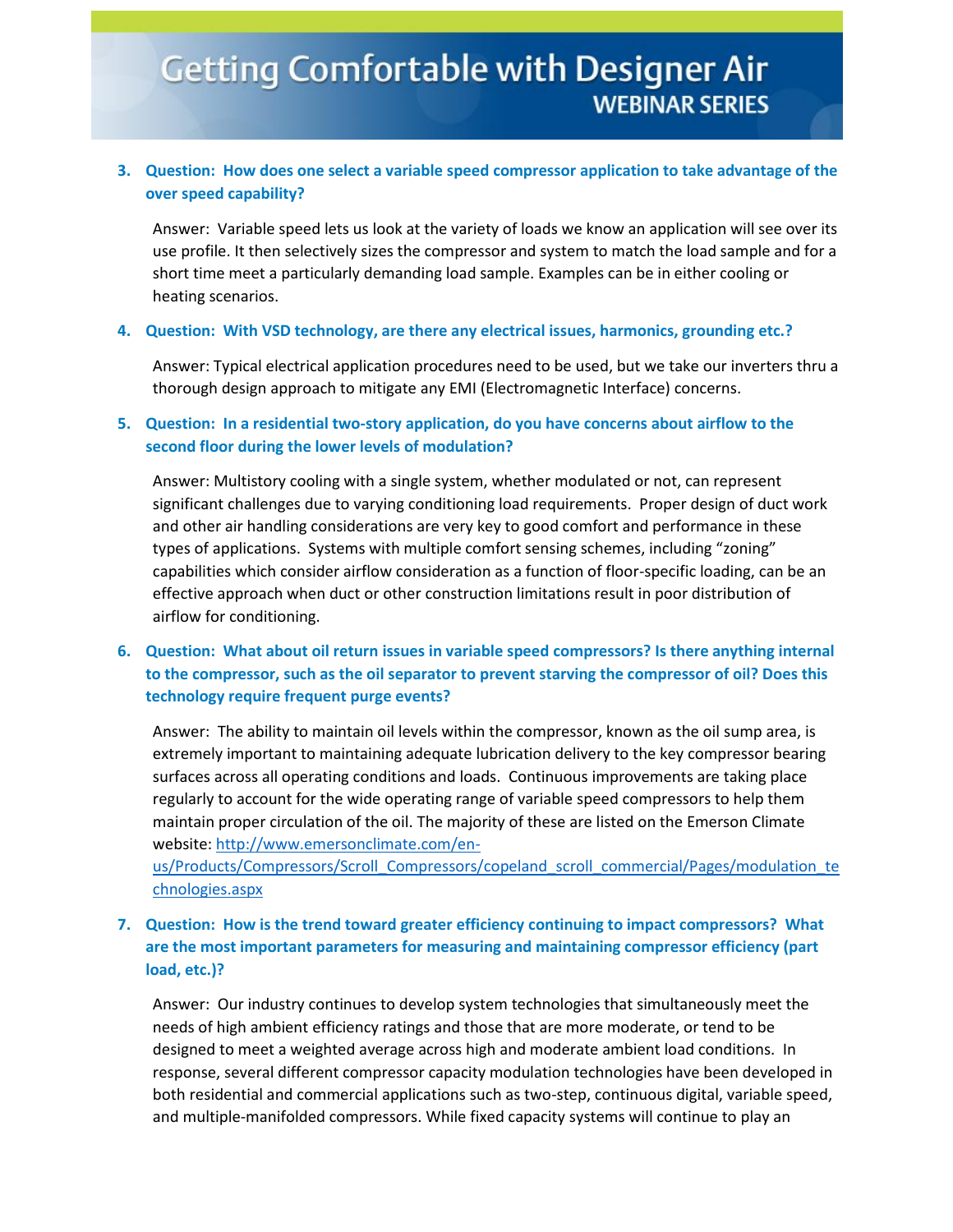important role within the U.S. air conditioning space, our industry's ability to apply the right modulation technologies to certain higher efficiency application needs will garner much focus. We will continue to provide a variety of cost effective compressor modulation solutions to meet the needs for both regulation compliance as well as other key benefits including comfort, indoor air quality and the need to keep end-user costs low.

#### **8. Question: Can modulation reduce SKU's for 24 to 60 Ton units?**

Answer: Yes, depending on how you stage your capacities with modulation and your strategy with respect to the number of circuits. For example in multiple compressor applications, a small number of SKU's can be paired in equal and unequal capacities.

### **9. Question: What options does Emerson Climate have for precise load matching, and temperature control in greater than 30 ton capacity range? Or even more so in the greater than 150+ range?**

Answer: At 30 tons options exist for a tandem or even a trio. Variable speed tandem 15+15, digital tandem 15+15, trio 10+10+10, and a variable speed 30 ton. Each has pros and cons depending on the specific need. At >150 tons, 30, 40, and 60 ton compressors can be combined in similar ways.

# **10. Question: In residential and light commercial markets, which manufactures offer modulation systems? Most important, is there a resource to get familiar with diagnosing and troubleshooting modulation systems?**

Answer: Most all of the larger system manufacturers offer some type of modulation system offering; whether it is enabled with electromechanical or true variable speed technology. There should also be application and troubleshooting guidelines that are published by the manufacturer.

### **11. Question: Does your variable speed compressor have oil pumps for proper lubrication during slower speeds?**

Answer: Yes, our variable speed compressor designs all feature oil pumps which provide proper lubrication at lower speeds.

#### **12. Question: In a variable speed system what is the typical percent range of modulation flow?**

Answer: In the variable speed system capacity can range from 20 to 120%.

#### **13. Question: Are EXV's required for lower capacities with a VFD and multiple compressors?**

Answer: Yes, they are typically required. Some residential systems do have TXV's.

#### **14. Question: What controls are required for the Variable Speed compressors to allow for over speeding?**

Answer: The system control will be designed to manage the over speed capability based on the algorithms built into the system as designed by the manufacturer.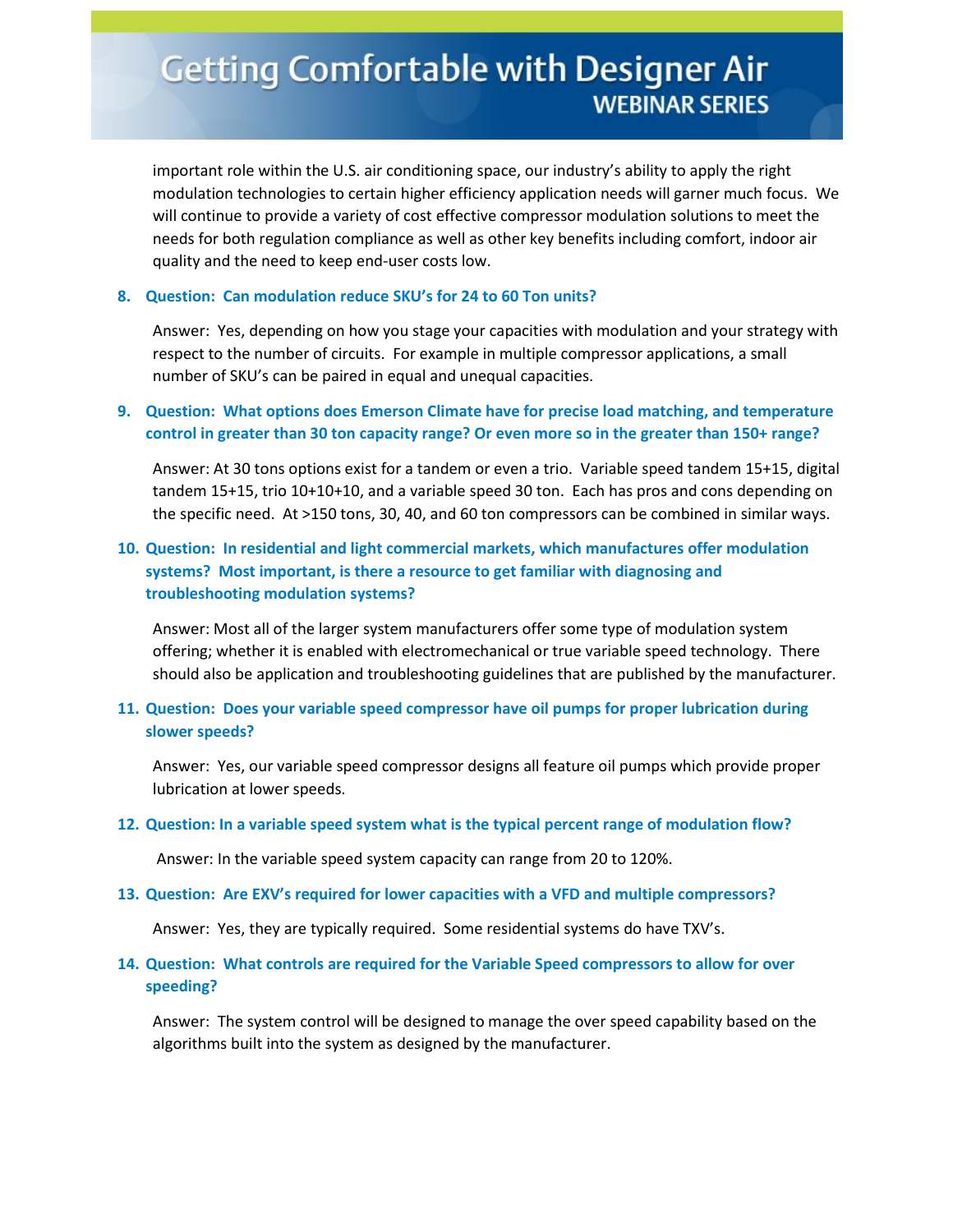# **Getting Comfortable with Designer Air WEBINAR SERIES**

# **15. Question: What other trends do you currently see gaining momentum that will impact compressors?**

Answer: One other important area is the use of electronic sensors and controls on the compressor to improve system performance and reliability. The compressor as a "prime mover" of fluid in the system is similar to the "heart" in the human system. Monitoring the compressor can yield tremendous insight into what is going on in the system and can warn of and prevent certain situations from occurring that can damage both the compressor and the system. Understanding the predictive algorithms associated with how the compressor interacts with certain system conditions will continue to be an important part of taking system and compressor technology to the next level of reliability and performance. Emerson is providing this important technology, called "CoreSense™" on all of our major Copeland Scroll™ platforms including our variable speed line up for both residential and commercial applications.

#### **16. Question: What are some of the latest developments your company has rolled out in your compressor offering in response to recent trends?**

Answer: For residential applications, Emerson has launched a complete new high efficiency Copeland Scroll™ line up for fixed capacity – known by the model name "K6" and we have also launched our  $2^{nd}$  generation variable speed compressors and drives for the highest efficiency OEM product lines. For commercial applications we also have a broad variable speed line up as well as our mechanical modulation offerings of Copeland Scroll Digital™, UltraTech™ and a full line up of tandem compressor and other configurations to meet the ever increasing efficiency standards facing our commercial customers. We have also recently launched a new line of low condensing optimized compressors specifically designed to improve part load efficiency in water-cooled chiller applications.

#### **17. Question: How is the Ultratech compressor switched from full capacity to reduced capacity or vice versa?**

Answer: The compressor receives an Y1 and Y2 demand from the thermostat (or UltraTech controller or communicating system control) that energizes a solenoid inside the compressor, causing it to modulate.

#### **18. Question: Do we need to consider the size of outdoor and indoor coil for the over speed of the VFD?**

Answer: From a system design perspective, it is important to give appropriate consideration for both indoor and outdoor heat exchanger sizing and generally for all key functional components in the refrigerant cycle circuit. All of the key components must be designed to modulate to some extent, and adequately operate together to cover the desired range of system capacities and conditions being addressed in the application, including the ability to over speed.